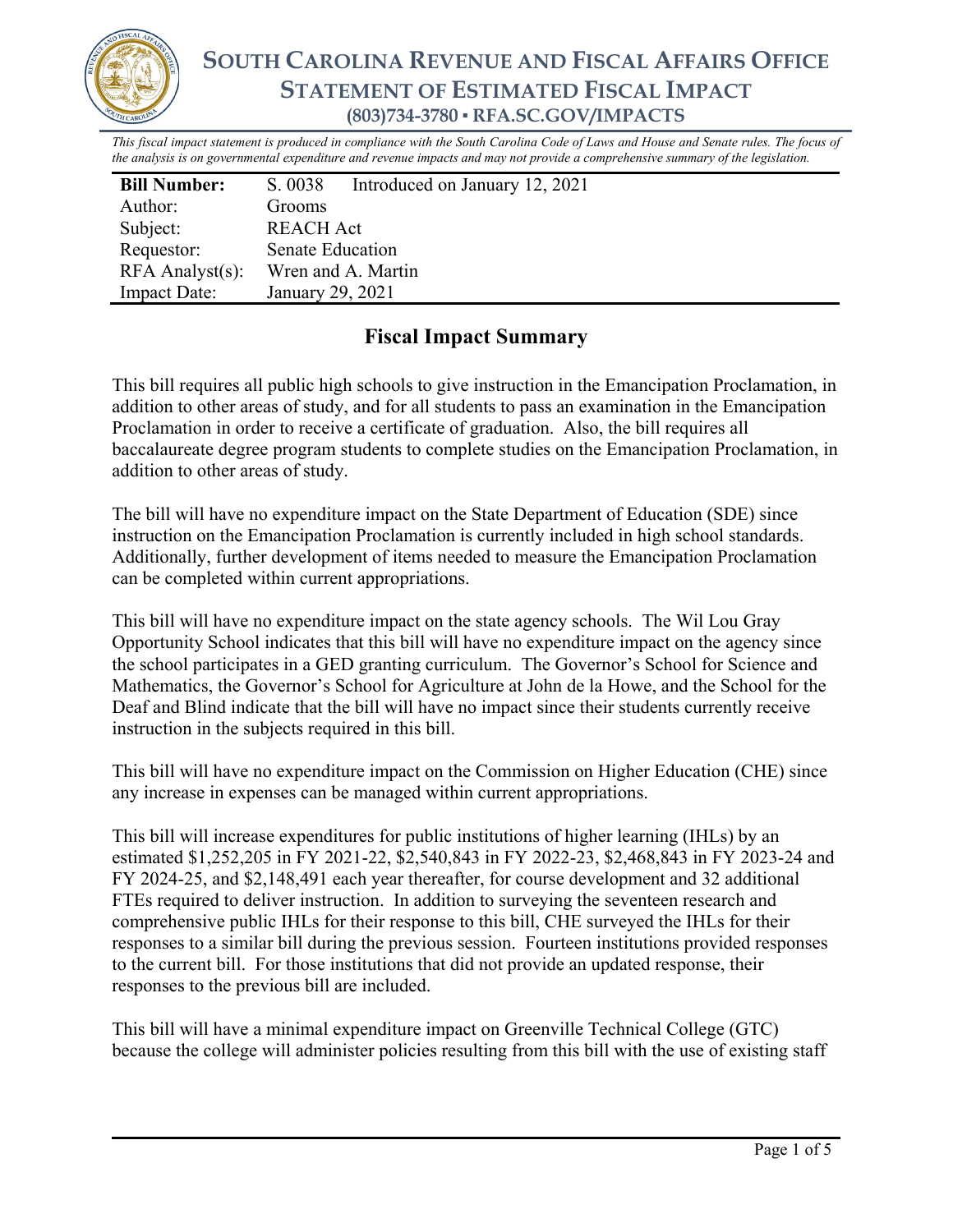and resources. This bill will impact only public IHLs that offer baccalaureate degree programs. To date, GTC is the only technical college that offers such a program. Therefore, this bill will have no expenditure impact on other technical colleges.

The bill will have no expenditure impact on local school districts since instruction on the Emancipation Proclamation is currently included in the high school standards.

## **Explanation of Fiscal Impact**

### **Introduced on January 12, 2021 State Expenditure**

The bill requires all public high schools to give instruction in the essentials of the Emancipation Proclamation, in addition to the current requirements of instruction on the U.S. Constitution, the Declaration of Independence, and the Federalist Papers, including the study of American institutions and ideals.

The bill also requires undergraduate students in all public IHLs to successfully complete at least three semester credit hours of instruction in the essentials of the United States Constitution, the Declaration of Independence, the Emancipation Proclamation, the Federalist Papers, and the study of American institutions and history, including African-American history, and ideals. Further, no public institution of higher learning may grant a certificate of graduation for any baccalaureate degree program to any student unless the student successfully completes the required coursework or a qualifying advanced placement or dual credit course.

CHE must annually collect information necessary to ensure that each public institution of higher learning is in compliance with the provisions of the bill. Such information must be reported annually to the Chairman of the House Ways and Means Committee, the Chairman of the House Education and Public Works Committee, the Chairman of the Senate Finance Committee, the Chairman of the Senate Education Committee, and the Chairman of the Commission on Higher Education. CHE must also submit the provisions of this bill to the Southern Association of Colleges and Schools Commission on Colleges and request an advisory opinion as to whether such provisions can be incorporated into degree requirements without infringing on the accreditation process. Additionally, the bill repeals Section 59-29-140 relating to the enforcement of the program of study of the United States Constitution by the State Superintendent of Education.

**State Department of Education.** SDE indicates that the bill will have no expenditure impact on the agency since instruction on the Emancipation Proclamation is currently covered in the high school standards. Additionally, further development of items needed to measure the Emancipation Proclamation can be managed within current appropriations.

**State Agency Schools.** The Wil Lou Gray Opportunity School indicates that this bill will have no expenditure impact on the agency since the school participates in a GED granting curriculum. The Governor's School for Science and Mathematics, the Governor's School for Agriculture at John de la Howe, and the School for the Deaf and Blind indicate that the bill will have no impact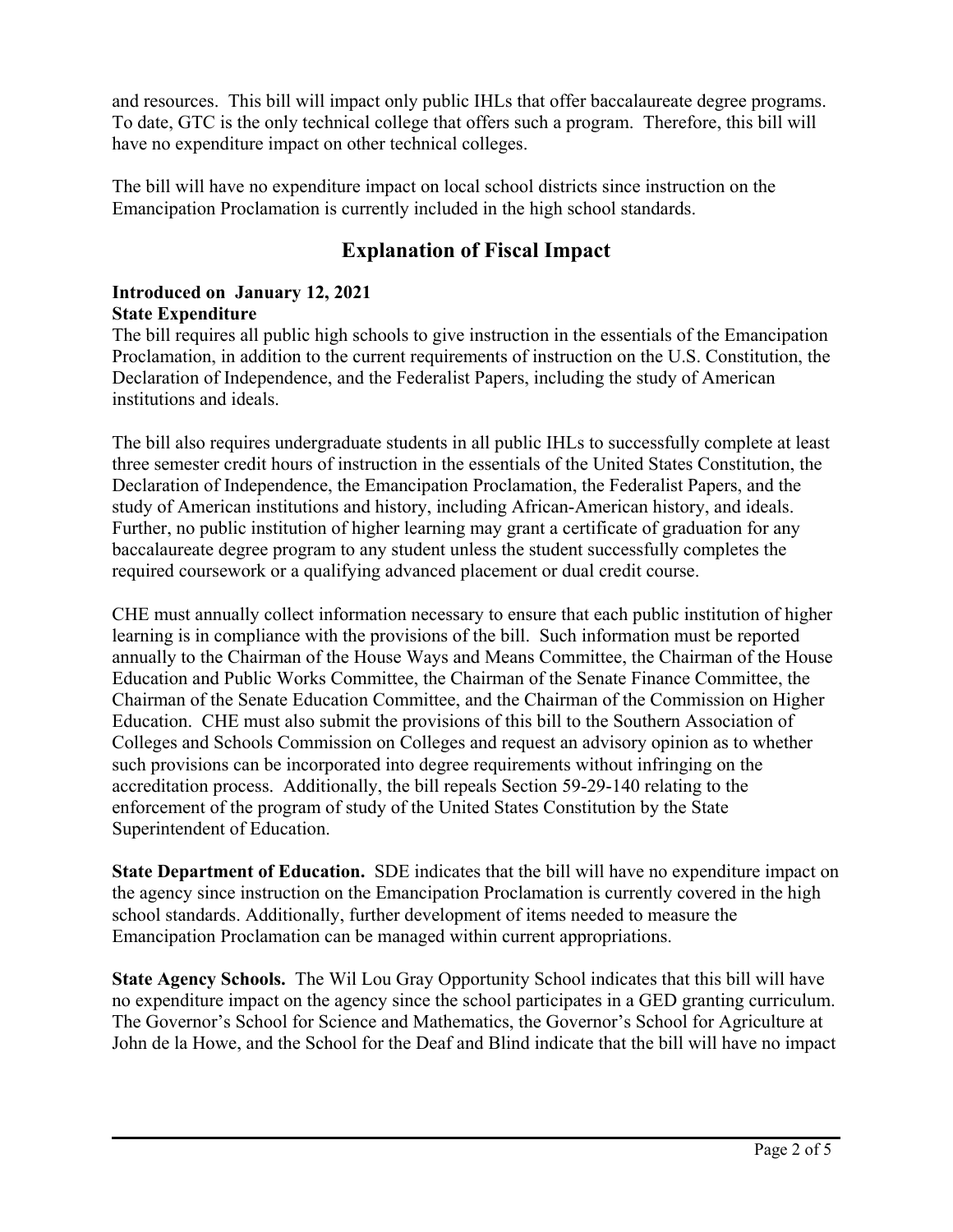since their students currently receive instruction in the specified areas of study. Based upon these responses, we do not anticipate that this bill will impact the Governor's School for Arts and Humanities. Therefore, this bill will have no expenditure impact on the state agency schools.

**Commission on Higher Education.** This bill creates additional curriculum requirements for IHLs. CHE must collect information necessary to ensure these requirements are being met and report annually to the General Assembly. CHE indicates that any expenses resulting from the bill can be managed within current appropriations. Therefore, this bill will have no expenditure impact on CHE.

This bill creates additional curriculum requirements for students pursuing a baccalaureate degree. CHE surveyed the public IHLs to determine the expenditure impact this bill will have on each institution.

The Citadel responded that this bill would require the addition of 2 full-time instructors costing \$83,400 each for annual salary and fringe. In addition, the school would need 5 additional adjunct instructors at \$4,012 each for annual salary and fringe. The school would also require additional administrative support totaling \$3,274 annually for salary and fringe. The Citadel anticipates expenditures for equipment and supplies to total \$2,400 for FY 2022-23 and \$400 for each year thereafter. Therefore, the entire increase in expenditures is expected to be \$192,534 in FY 2022-23 and \$190,534 each year thereafter.

Clemson University, in anticipation of the passing of this bill, intends to expand their current course offerings to meet the provisions of this bill beginning in the fall of 2021. The university indicated that this bill would require 12 additional full-time lecturers. In addition, 1 administrator would be required for the coordination and tracking of all students and programming associated with this requirement. The annual expenditures for these 13 FTEs would be \$931,853 beginning in FY 2021-22.

Lander indicated that the agency anticipates the expenditure impact of this bill could be managed within existing appropriations.

Winthrop University indicated that this bill would require non-recurring expenditures of \$15,000 in FY 2022-23 to modify existing courses to comply with the requirements of this bill. The university indicated that they currently have staff in place to teach the additional sections. However, should the university be faced with budget reductions that result in loss of FTEs, they would need to request an additional \$162,193 for salary and fringe for 1.8 faculty FTEs. This figure is provided here for informational purposes and only the \$15,000 is included in the summative total for all IHLs below.

The University of South Carolina (USC) Columbia, in anticipation of the passing of this bill, intends to provide a required three-hour credit course to meet these requirements beginning in the fall of 2021. Initially, this course will be taught by temporary faculty members consisting of non-tenure track faculty or postdoctoral fellows. Over the next four years, the university intends to replace these temporary faculty members with tenure track faculty. The university will train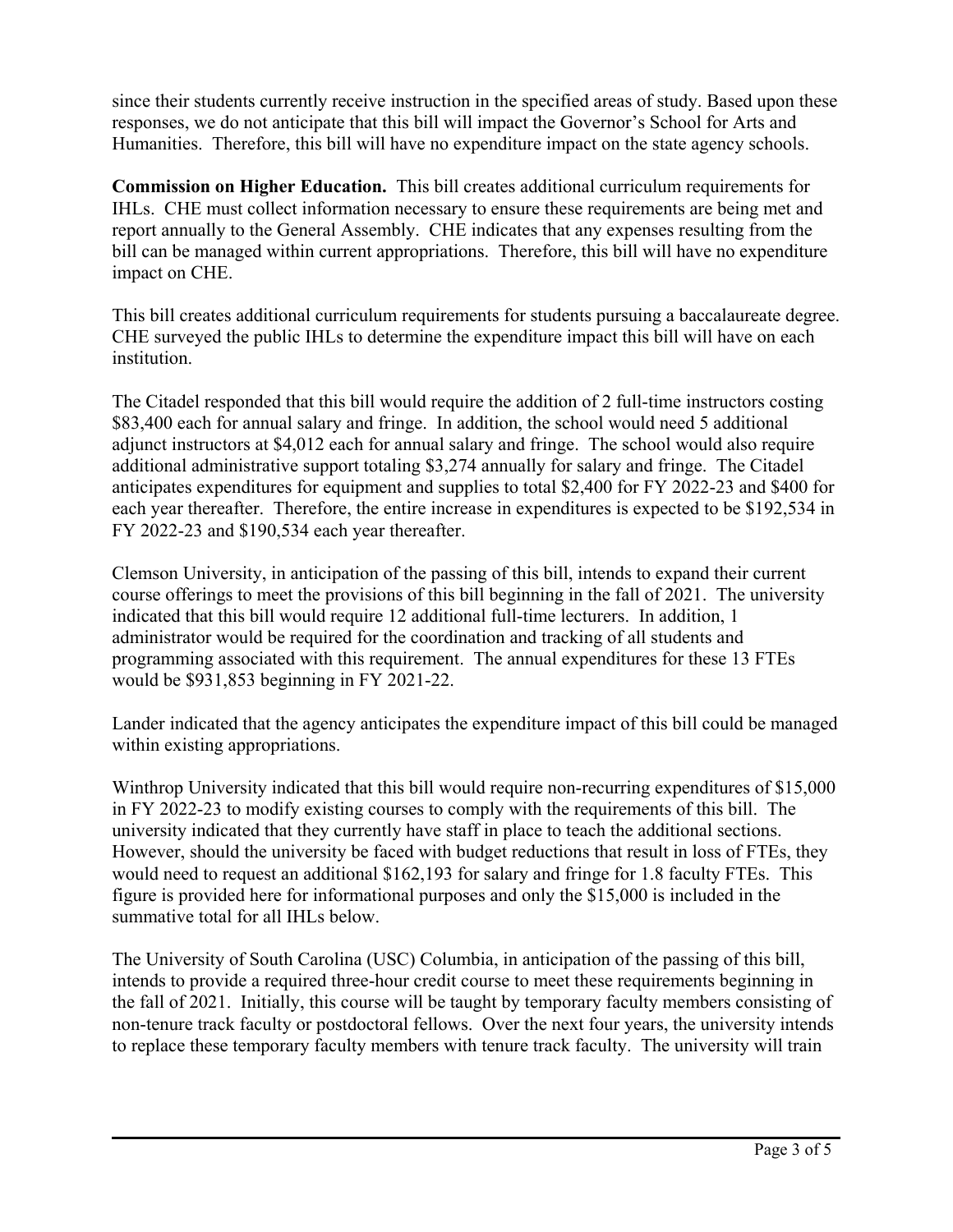existing faculty to teach founding documents, or retiring faculty members will be replaced by faculty with that expertise. The university intends to hire 6 postdoctoral fellows for the next four years at an annual expense of \$305,352 for salary and fringe. Training and workshop expenses are anticipated to be \$15,000 each year for the next four years. Therefore, the total increase in expenditures for USC Columbia will be \$320,352 each year for FY 2021-22 through FY 2024- 25.

USC Aiken reported increased annual expenditures of \$90,000 for 1 new FTE and online course development as a result of the provisions of this bill. USC Beaufort reported \$167,776 in increased annual expenditures for salary and fringe for 2 additional assistant professors. USC Upstate expects \$503,328 in additional annual expenditures for 6 new faculty FTEs. USC Palmetto College, which comprises USC Union, Lancaster, Salkehatchie, and Sumter branches, anticipates a minimal increase in expenditures.

The College of Charleston and Coastal Carolina each anticipate a non-recurring General Fund expenditure of \$25,000 for course development.

CHE surveyed the public institutions of higher education regarding the impact of similar legislation during last session. We anticipate that these responses are still accurate. However, we have requested updates, and we will update this impact statement if we receive revised responses.

Francis Marion University (FMU) previously anticipated the need for 2 additional faculty FTEs, which would increase annual expenditures by \$150,000. In addition, FMU anticipated an additional non-recurring cost of \$5,000 for course development.

The Medical University of South Carolina (MUSC) has a small population of undergraduate students. The majority of these students transfer from technical schools where it is not expected that they will receive this instruction. As such, MUSC will be required to develop the necessary courses. MUSC previously anticipated the expenses to be significant and is currently working to determine the expenditure impact. Therefore, this bill will increase expenditures for MUSC by an undetermined amount for course development.

South Carolina State University previously anticipated \$115,000 in General Fund expenditures for 1 new faculty FTE.

In summary, this bill will increase expenditures for IHLs by an estimated \$1,252,205 in FY 2021-22, \$2,540,843 in FY 2022-23, \$2,468,843 in FY 2023-24 and FY 2024-25, and \$2,148,491 each year thereafter, for course development and 32 additional FTEs required to deliver instruction.

**State Board for Technical and Comprehensive Education.** The bill applies to undergraduate baccalaureate degree programs only. Currently, GTC is the only technical college that offers such a program. GTC indicates that a currently employed instructor will be asked to teach one additional class per year to satisfy the requirements of this bill. This bill will have no